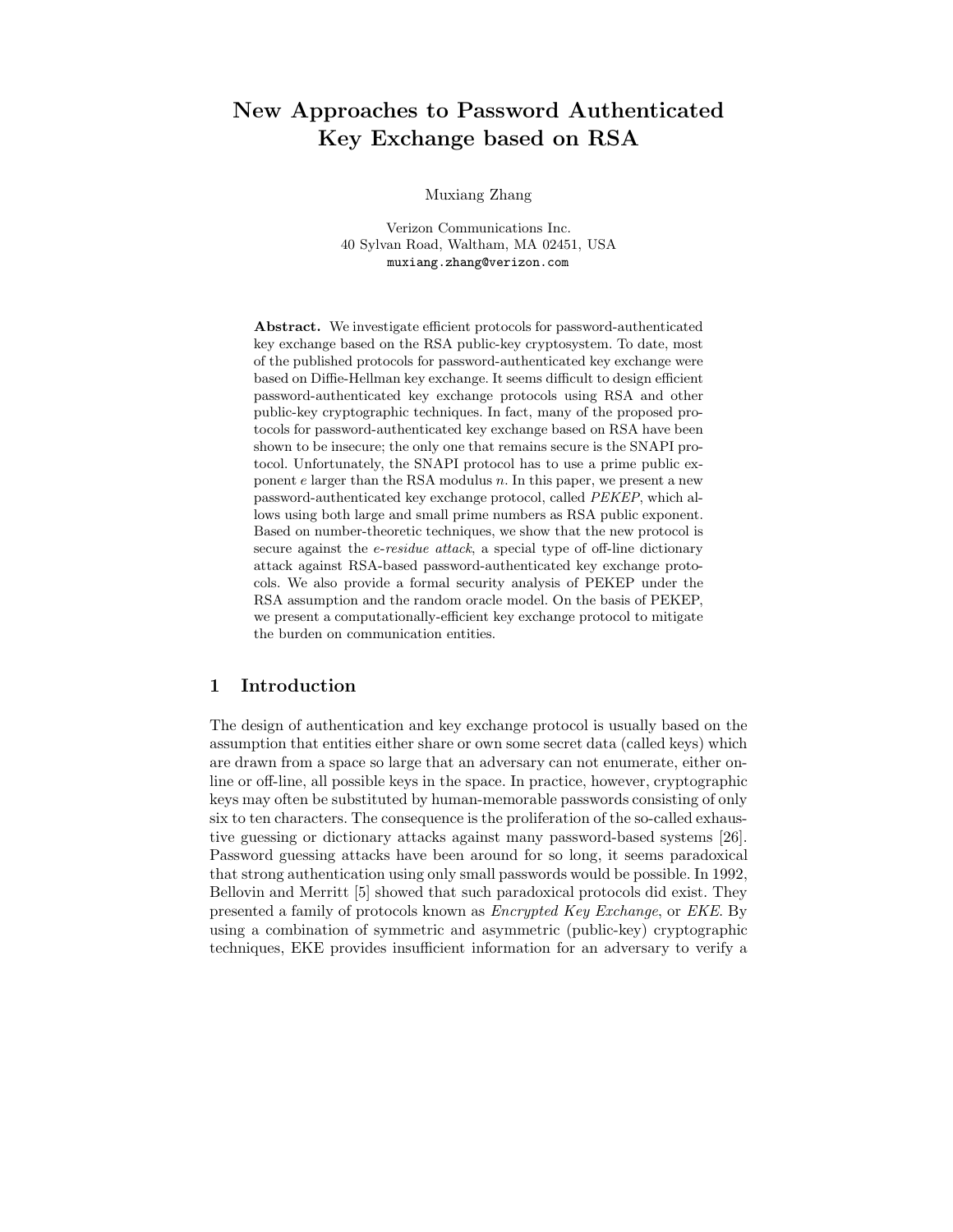guessed password and thus defeats off-line dictionary attacks. Following EKE, a number of protocols for password-based authentication and key exchange have been proposed, e.g.,  $[2, 6, 8, 10, 11, 13, 15–17, 21, 25]$ . A comprehensive list of such protocols can be found in Jablon's research link [14].

Password-authenticated key exchange protocols are attractive for their simplicity and convenience and have received much interest in the research community. Over the last decade, many researchers have investigated the feasibility of implementing EKE using different public-key cryptosystems such as RSA, ElGamal, and Diffie-Hellman key exchange. Nonetheless, most of the well-known and secure variants of EKE are based on Diffie-Hellman key exchange. It seems that EKE works well with Diffie-Hellman key exchange, but presents subtleties when implemented with RSA and other public-key cryptosystems. In their original paper [5], Bellovin and Merritt pointed out that the RSA-based EKE variant is subject to a special type of dictionary attack, called *e-residue attack*. Based on number-theoretic techniques, Patel [22] further investigated the security of the RSA-based EKE variant and concluded that simple modifications of EKE would not prevent the RSA-based EKE variant from off-line dictionary attacks. In 1997, Lucks [18] proposed an RSA-based password-authenticated key exchange protocol (called OKE) which was claimed to be secure against the e-residue attack. Later, Mackenzie et al. [19] found that the OKE protocol is still subject to the e-residue attack. In [19], Mackenzie et al. proposed an RSA-based password-authenticated key exchange protocol (SNAPI) and provided a formal security proof in the random oracle model. The SNAPI protocol mandates that the public exponent  $e$  be a prime number larger than the RSA modulus  $n$ . This ensures that e is relatively prime to  $\phi(n)$ .

To avoid using large public exponents, Zhu et al. [27] proposed an "interactive" protocol which is revised from an idea of [5]. In the interactive protocol, Bob sends to Alice a number of messages encrypted using Alice's public key. If Alice can successfully decrypt the encrypted messages, then Bob is ensured that the encryption based on Alice's public key is a permutation. In [24], Wong et al. revised the interactive protocol of [27] to reduce the message size involved in the interactive protocol. Recently, Catalano et al. [9] proposed an interactive protocol similar to that of [24] and provided a security proof in the random oracle model. A drawback of the interactive protocols [27, 24, 9] is the large communication overhead involved in the verification of RSA public key.

In this paper, we investigate RSA-based password-authenticated key exchange protocols that can use both large and small primes as RSA public exponent, but without inducing large communication overhead on communication entities. For this purpose, we develop a new protocol for password-authenticated key exchange based on RSA. The new protocol, called PEKEP, involves two entities, Alice and Bob, who share a short password and Alice possesses a pair of RSA keys, n, e and d, where  $ed \equiv 1 \pmod{\phi(n)}$ . Unlike the protocol SNAPI, however, the new protocol PEKEP allows Alice to select both large and small primes for the RSA public exponent e. In the protocol PEKEP, Bob does not need to verify if e is relatively prime to  $\phi(n)$ , and furthermore, Bob does not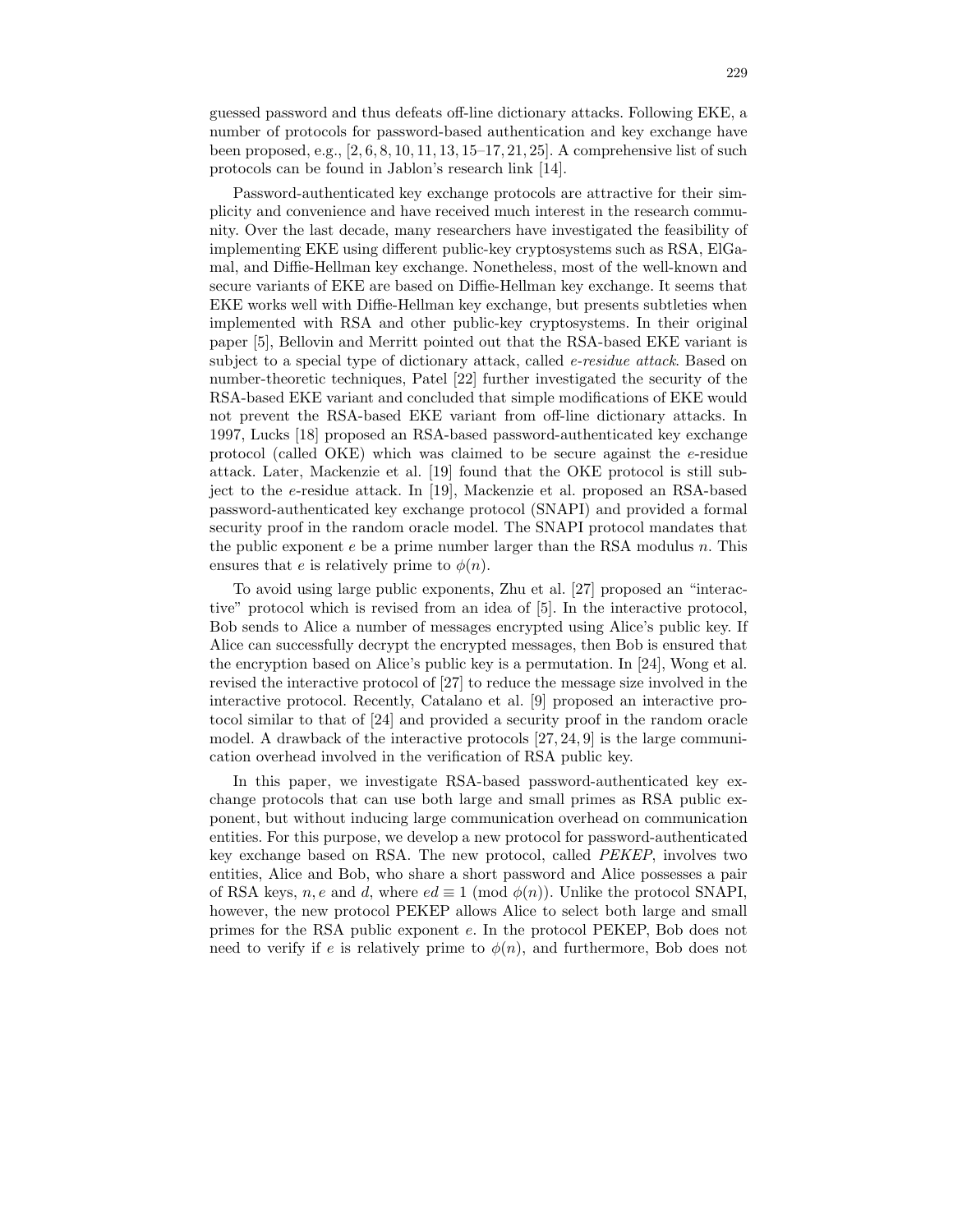have to test the primality of a large public exponent selected by Alice. Thus, the protocol PEKEP improves on SNAPI by reducing the cost of primality test of RSA public exponents. The protocol PEKEP also improves on the interactive protocols of [27, 24, 9] by reducing the size of messages communicated between Alice and Bob. Based on number-theoretic techniques, we prove that the protocol PEKEP is secure against the e-residue attack as described in [5, 22]. We also provide a formal security analysis of PEKEP under the RSA assumption and the random oracle model.

To further reduce the computational load on entities, we present a computationally efficient key exchange protocol (called CEKEP) in this paper. The protocol CEKEP is derived from PEKEP by adding two additional flows between Alice and Bob. With the two additional flows, we show that the probability for an adversary to launch a successful e-residue attack against CEKEP is less than or equal to  $\varepsilon$ , where  $\varepsilon$  is a small number (e.g.,  $0 < \varepsilon \leq 2^{-80}$ ) selected by Bob. In the protocol CEKEP, the computational burden on Bob includes two modular exponentiations, each having an exponent of  $\mathcal{O}(\lceil \log_2 \varepsilon^{-1} \rceil)$  bits. When  $\varepsilon = 2^{-80}$ , for example, the computational burden on Bob is lighter than that in a Diffie-Hellman based password-authenticated key exchange protocol. In the Diffie-Hellman based EKE variant, Bob needs to compute two modular exponentiations, each having an exponent of at least 160 bits.

The rest of the paper is organized as follows. We provide an overview of the security model for password-authenticated key exchange in Section 2. In Section 3, we present the protocol PEKEP and investigate its security against e-residue attack. We describe the protocol CEKEP in Section 4 and pursue formal security analysis of PEKEP and CEKEP in Section 5. We conclude in Section 6.

#### 2 Security Model

We consider two-party protocols for authenticated key-exchange using humanmemorable passwords. In its simplest form, such a protocol involves two entities, say Alice and Bob (denoted by A and B), both possessing a secret password drawn from a small password space D. Based on the password, Alice and Bob can authenticate each other and upon a successful authentication, establish a session key which is known to nobody but the two of them. There is present an active adversary, denoted by  $A$ , who intends to defeat the goal for the protocol. The adversary has full control of the communications between Alice and Bob. She can deliver messages out of order and to unintended recipients, concoct messages of her own choosing, and create multiple instances of entities and communicate with these instances in parallel sessions. She can also enumerate, off-line, all the passwords in the password space  $\mathcal{D}$ . She can even acquire session keys of accepted entity instances. Our formal model of security for passwordauthenticated key exchange protocols is based on that of [2]. In the following, we review the operations of the adversary and formulate the definition of security. For details of the security model, we refer the readers to [2].

INITIALIZATION. Let  $I$  denote the identities of the protocol participants. Ele-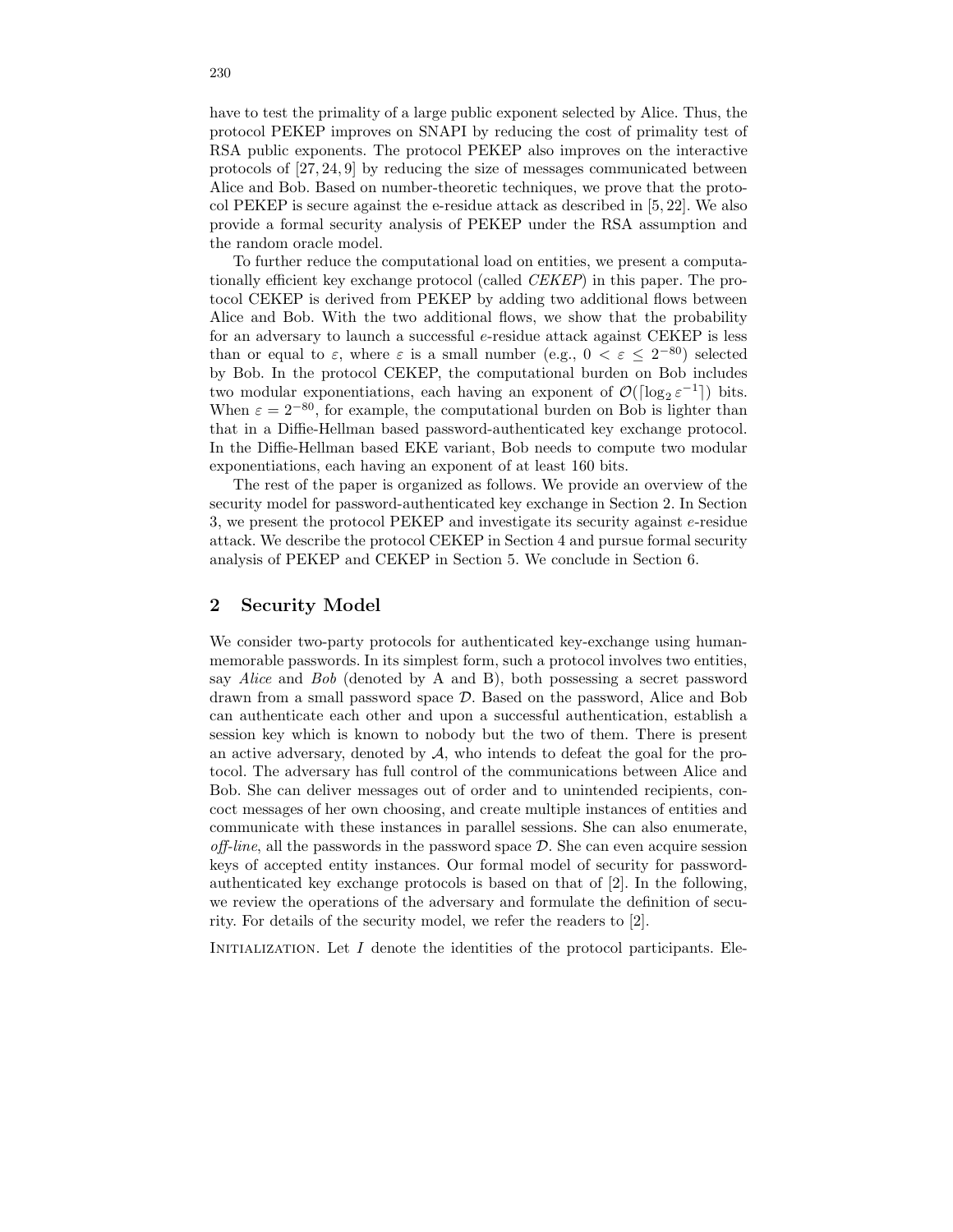ments of I will often be denoted A and B (Alice and Bob). We emphasis that A and B are variables ranging over I and not fixed members of I. Each pair of entities,  $A, B \in I$ , are assigned a password w which is randomly selected from the password space  $\mathcal{D}$ . The initialization process may also specify a set of cryptographic functions (e.g., hash functions) and establish a number of cryptographic parameters.

RUNNING THE PROTOCOL. Mathematically, a protocol  $\Pi$  is a probabilistic polynomial-time algorithm which determines how entities behave in response to received message. For each entity, there may be multiple instances running the protocol in parallel. We denote the *i*-th instance of entity A as  $\prod_{A}^{i}$ . The adversary  $\mathcal A$  can make queries to any instance; she has an endless supply of  $\Pi_A^i$ oracles ( $A \in I$  and  $i \in \mathbb{N}$ ). In response to each query, an instance updates its internal state and gives its output to the adversary. At any point in time, the instance may accept and possesses a session key sk, a session id sid, and a partner id pid. The query types, as defined in [2], include:

- Send $(A, i, M)$ : This sends message M to instance  $\overline{H}_A^i$ . The instance executes as specified by the protocol and sends back its response to the adversary. Should the instance accept, this fact, as well as the session id and partner id will be made visible to the adversary.
- Execute $(A, i, B, j)$ : This call carries out an honest execution between two instances  $\Pi_A^i$  and  $\Pi_B^j$ , where  $A, B \in I, A \neq B$  and instances  $\Pi_A^i$  and  $\Pi_B^j$ were not used before. At the end of the execution, a transcript is given to the adversary, which logs everything an adversary could see during the execution (for details, see [2]).
- Reveal $(A, i)$ : The session key  $sk_A^i$  of  $\prod_A^i$  is given to the adversary.
- Test $(A, i)$ : The instance  $\prod_{A}^{i}$  generates a random bit b and outputs its session key  $sk_A^i$  to the adversary if  $b = 1$ , or else a random session key if  $b = 0$ . This query is allowed only once, at any time during the adversary's execution.
- Oracle $(M)$ : This gives the adversary oracle access to a function h, which is selected at random from some probability space  $\Omega$ . The choice of  $\Omega$  determines whether we are working in the standard model, or in the random-oracle model (see [2] for further explanations).

Note that the Execute query type can be implemented by using the Send query type. The Execute query type reflects the adversary's ability to passively eavesdrop on protocol execution. As well shall see, the adversary shall learn nothing about the password or the session key from such oracle calls. The Send query type allows the adversary to interact with entity instances and to carry out an active man-in-the-middle attack on the protocol execution.

DEFINITION. Let  $\Pi_A^i$  and  $\Pi_B^i$ ,  $A \neq B$ , be a pair of instances. We say that  $\Pi_A^i$ and  $\Pi_B^i$  are *partnered* if both instances have accepted and hold the same session id sid and the same session key sk. Here, we define the sid of  $\prod_{A}^{i}$  (or  $\prod_{B}^{i}$ ) as the concatenation of all the messages sent and received by  $\prod_A^i$  (or  $\prod_B^i$ ). We say that  $\Pi_A^i$  is *fresh* if: i) it has accepted; and ii) a Reveal query has not been called either on  $\prod_A^i$  or on its partner (if there is one). With these notions, we now define the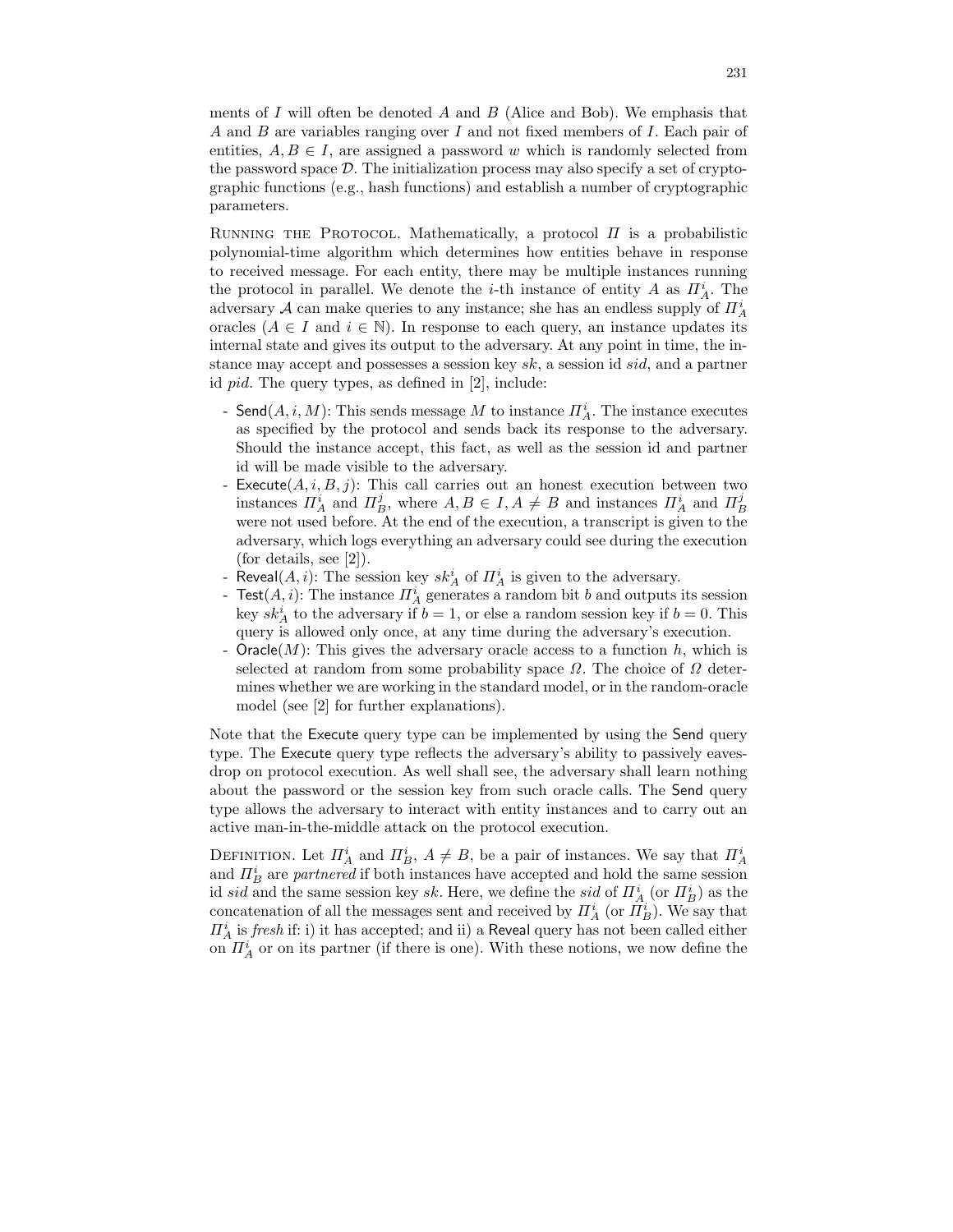advantage of the adversary  $A$  in attacking the protocol. Let Succ denote the event that  $A$  asks a single Test query on a fresh instance, outputs a bit  $b'$ , and  $b' = b$ , where b is the bit selected during the Test query. The advantage of the adversary A is defined as  $\mathsf{Adv}_{\mathcal{A}}^{ake} = 2Pr(\mathsf{Succ}) - 1.$ 

It is clear that a polynomial-time adversary  $A$  can always gain an advantage close to 1 if we do not limit her capability to perform on-line password-guessing attacks. In such an attack, the adversary picks a password  $\pi$  as her guess and then impersonates as an instance  $\Pi_A^i$  to start the protocol towards another instance  $\Pi^j_B$ . By observing the decision of  $\Pi^j_B$  (i.e., accepts or rejects), the adversary can test the correctness of the guessed password  $\pi$ . Furthermore, by analyzing, offline, the transcript of the execution, the adversary may be able to test passwords other than  $\pi$ . For a secure protocol, we expect that the adversary can only test a single password in each on-line password-guessing attack. As suggested in [10], we use the Send query type to count the number of on-line guesses performed by the adversary. We only count one Send query for each entity instance, that is, if the adversary sends two Send queries to an entity instance, it should still count as a single password guess. Based on this idea, we have the following definition of secure password-authenticated key exchange protocol, which is the same as in [10].

**Definition 1.** A protocol  $\Pi$  is called a secure password-authenticated key exchange protocol if for every polynomial-time adversary A that makes at most  $Q_{send}$  ( $Q_{send} \leq |\mathcal{D}|$ ) queries of Send type to different instances, the following two conditions are satisfied:

- (1) Except with negligible probability, each oracle call  $\mathsf{Execute}(A,i,B,j)$  produces a pair of partnered instances  $\Pi^i_A$  and  $\Pi^j_B$ .
- (2) Adv $\alpha_A^{ake} \leq Q_{send}/|\mathcal{D}| + \epsilon$ , where  $|\mathcal{D}|$  denotes the size of the password space and  $\epsilon$  is a negligible function of security parameters.

The first condition basically says that when the adversary carries out an honest execution between two instances  $\Pi_A^i$  and  $\Pi_B^j$  ( $A \neq B$ ), both instances accept and hold the same session key and the same session id. The second condition means that the advantage of the adversary is at most negligibly more than  $Q_{send}/|\mathcal{D}|$  if she sends at most  $Q_{send}$  queries of Send type to different entity instances, or equivalently, if she interacts on-line with at most  $Q_{send}$  entity instances using the Send query type.

#### 3 Password Enabled Key Exchange Protocol

In this section, we present a new protocol, called *Password Enabled Key Ex*change Protocol, or simply, PEKEP. In the protocol PEKEP, there are two entities, Alice and Bob, who share a password w drawn at random from the password space  $\mathcal D$  and Alice has also generated a pair of RSA keys n, e and d, where n is a large positive integer (e.g.,  $n > 2^{1023}$ ) equal to the product of two primes of (roughly) the same size, e is a positive integer relatively prime to  $\phi(n)$ , and d is a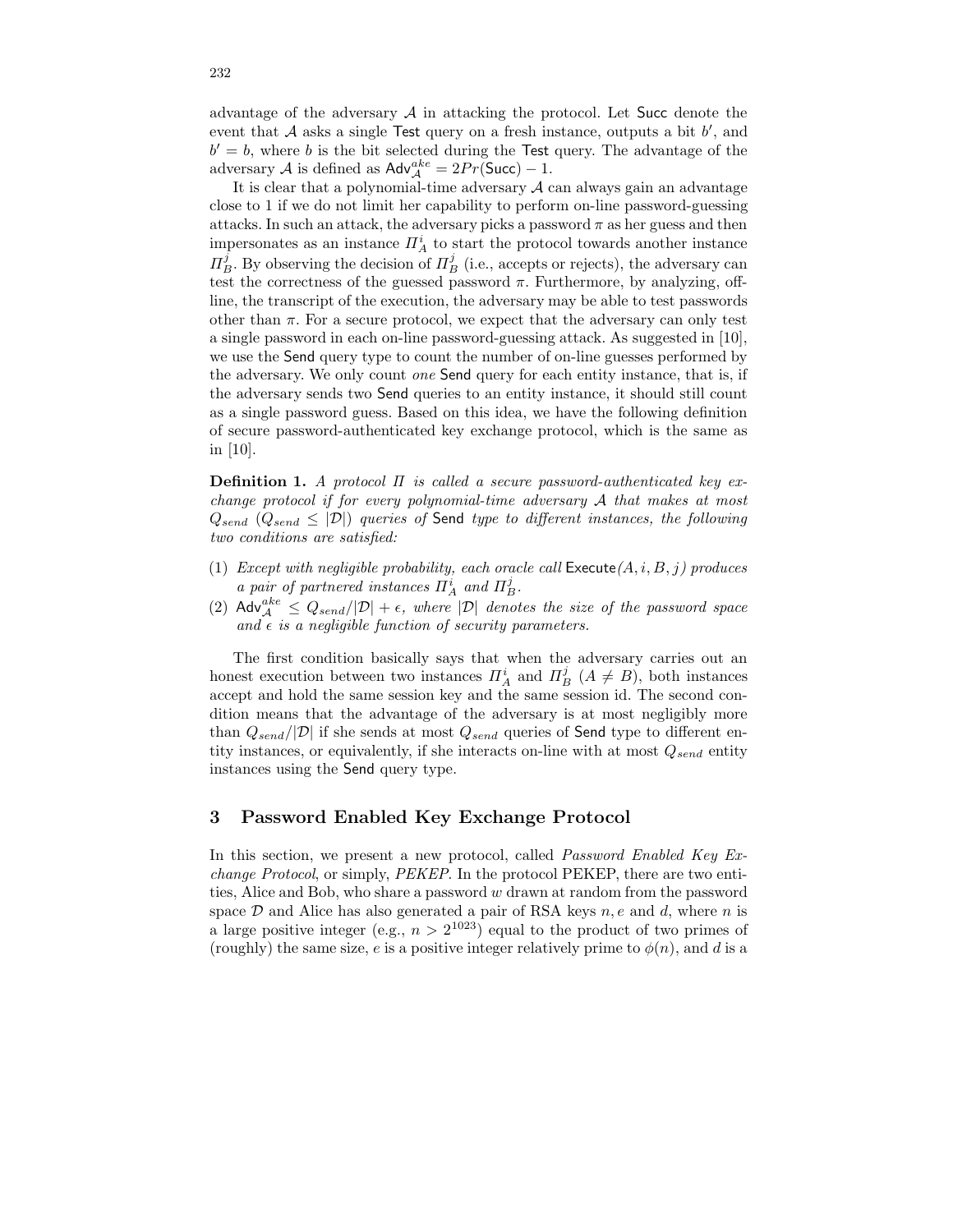positive integer such that  $ed \equiv 1 \pmod{\phi(n)}$ . The encryption function is define by  $E(x) = x^e \mod n$ ,  $x \in \mathbb{Z}_n$ . The decryption function is  $D(x) = x^d \mod n$ . For a positive integer m, we define  $E^m$  recursively as  $E^m(x) = E(E^{m-1}(x))$  $x^{e^m} \mod n$ . Likewise,  $D^m(x) = D(D^{m-1}(x)) = x^{d^m} \mod n$ . Before describing the protocol, let's review some of the facts of number theory.

Let a be a positive integer relatively prime to n, we say that a is an  $e$ -th power residue of n if the congruence  $x^e \equiv a \pmod{n}$  has a solution in  $\mathbb{Z}_n^*$ . Let  $g$  be a positive integer relatively prime to  $n$ . The least positive integer  $i$  such that  $g^i \equiv 1 \pmod{n}$  is called the *order of g modulo n*. If the order of g is equal to  $\phi(n)$ , then g is called a primitive root of n. It is known (see [1,23]) that a positive integer  $n, n > 1$ , possesses a primitive root if and only if  $n = 2, 4, p<sup>t</sup>$  or  $2p<sup>t</sup>$ , where p is an odd prime and t is a positive integer. If n has a primitive root g, then a positive integer a relatively prime to n can be represented as  $a = g^i$ mod  $n, 0 \leq i \leq \phi(n) - 1$ . The integer i is called the *index of a to the base g* modulo n, and is denoted by  $ind_a a$ .

| Alice $(A)$                                                                                                                                                          |                | $Bob(\mathbf{B})$                             |
|----------------------------------------------------------------------------------------------------------------------------------------------------------------------|----------------|-----------------------------------------------|
| password: $w$                                                                                                                                                        |                | password: $w$                                 |
| RSA keys: $n, e, d$                                                                                                                                                  |                |                                               |
|                                                                                                                                                                      |                |                                               |
| $r_A \in_R \{0,1\}^k$                                                                                                                                                | $r_A, n, e, A$ |                                               |
|                                                                                                                                                                      |                | $e$ odd prime? and n odd?                     |
|                                                                                                                                                                      |                | If yes, $m = \lfloor \log_e n \rfloor$        |
|                                                                                                                                                                      |                | $a \in_R \mathbb{Z}_n^*, r_B \in_R \{0,1\}^k$ |
|                                                                                                                                                                      |                | $\alpha = H(w, r_A, r_B, A, B, n, e)$         |
|                                                                                                                                                                      |                | If $gcd(\alpha, n) = 1, \lambda = \alpha$     |
|                                                                                                                                                                      |                | else $\lambda \in_R \mathbb{Z}_n^*$           |
|                                                                                                                                                                      |                | $z = E^m(\lambda E(a))$                       |
|                                                                                                                                                                      | $r_B, z$       |                                               |
| $\alpha = H(w, r_A, r_B, A, B, n, e)$<br>If $gcd(\alpha, n) \neq 1, b \in_R \mathbb{Z}_n$<br>else $b = D(\alpha^{-1}D^m(z))$<br>$\mu = H_1(b, r_A, r_B, A, B, n, e)$ |                |                                               |
|                                                                                                                                                                      | $\mu$          |                                               |
|                                                                                                                                                                      |                |                                               |
|                                                                                                                                                                      |                | $\mu = H_1(a, r_A, r_B, A, B, n, e)$          |
|                                                                                                                                                                      |                | Reject if not, else                           |
|                                                                                                                                                                      |                | $\eta = H_2(a, r_A, r_B, A, B, n, e)$         |
|                                                                                                                                                                      |                | $sk = H_3(a, r_A, r_B, A, B, n, e)$           |
|                                                                                                                                                                      | $\eta$         |                                               |
| $\eta \stackrel{?}{=} H_2(b, r_A, r_B, A, B, n, e)$                                                                                                                  |                |                                               |
| Reject if not, else                                                                                                                                                  |                |                                               |
| $sk = H_3(b, r_A, r_B, A, B, n, e)$                                                                                                                                  |                |                                               |
|                                                                                                                                                                      |                |                                               |

Fig. 1. Password Enabled Key Exchange Protocol (PEKEP)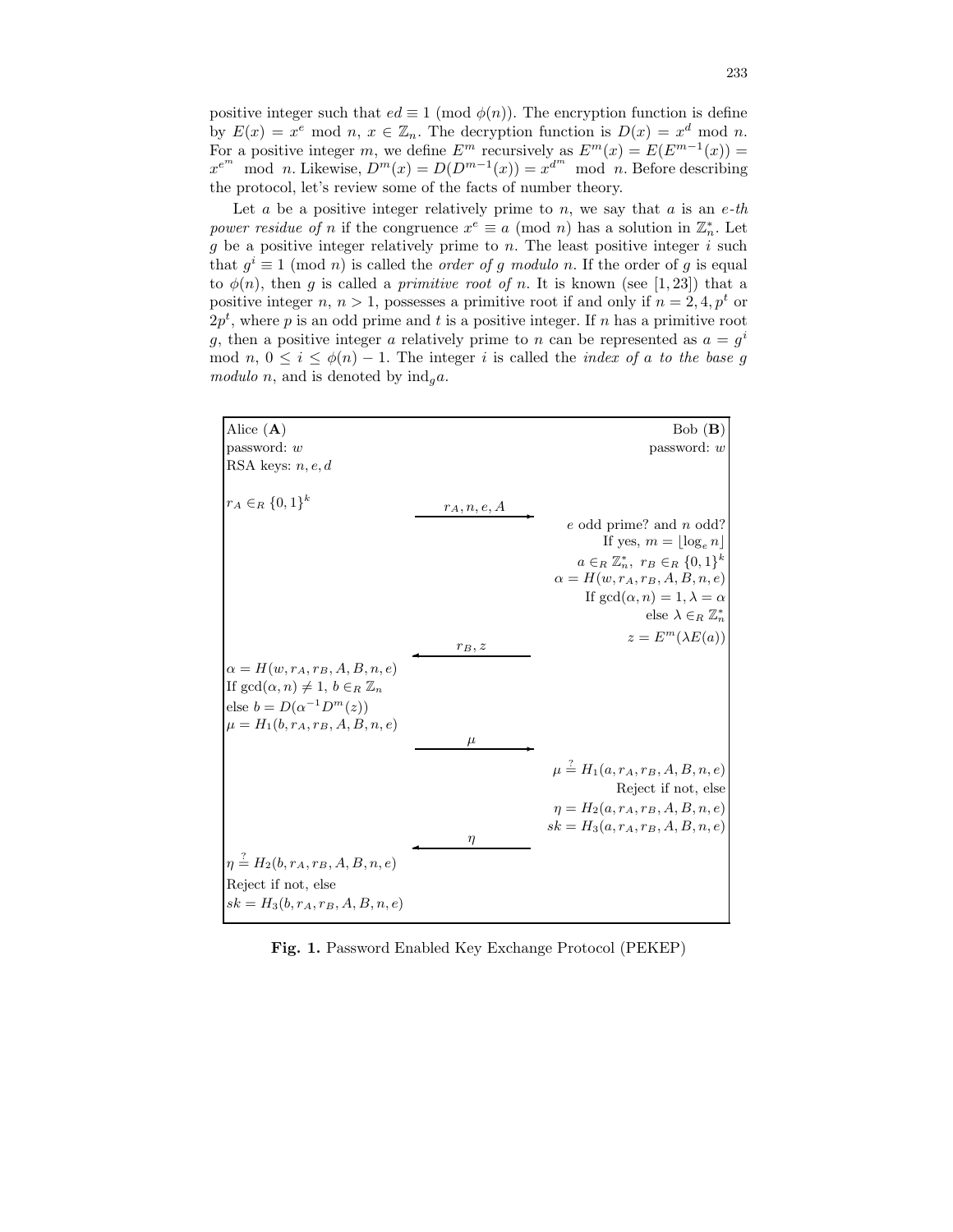Define hash functions  $H_1, H_2, H_3: \{0,1\}^* \to \{0,1\}^k$  and  $H: \{0,1\}^* \to \mathbb{Z}_n$ , where k is a security parameter, e.g.,  $k = 160$ . Note that H can be implemented using a standard hash function  $h: \{0,1\}^* \to \{0,1\}^{\ell}$ , where  $\ell$  is the length of n, i.e.,  $\ell = \lceil \log_2 n \rceil$ . On input  $x, H(x) = h(x)$ , if  $h(x) < n$ , and  $H(x) = h(x) - \lceil n/2 \rceil$ if else. The protocol PEKEP is described in Fig. 1. Alice starts the protocol by sending her public key  $(n, e)$  and a random number  $r_A \in_R \{0, 1\}^k$  to Bob. Bob verifies if  $e$  is an odd prime and  $n$  is an odd integer. Bob may also verify that the integer *n* is large enough, e.g.,  $n > 2^{1023}$ . If *e* is not an odd prime or n is not an odd integer, Bob rejects; otherwise, Bob computers an integer  $m = \lfloor \log_e n \rfloor$  and selects two random numbers  $a \in_R \mathbb{Z}_n^*$ , and  $r_B \in_R \{0,1\}^k$ . Bob then computes  $\alpha = H(w, r_A, r_B, A, B, n, e)$  and checks if  $gcd(\alpha, n) = 1$ . If  $gcd(\alpha, n) \neq 1$ , Bob assigns a random number of  $\mathbb{Z}_n^*$  to  $\lambda$ ; otherwise, Bob assigns  $\alpha$  to  $\lambda$ . Next, Bob computes  $z = E^m(\lambda E(a))$  and sends  $r_B$  and z to Alice. Subsequently, Alice computes  $\alpha$  using her password w and checks if  $\alpha$  and n are relatively prime. If  $gcd(\alpha, n) \neq 1$ , Alice assigns a random number of  $\mathbb{Z}_n$  to the variable b. If  $gcd(\alpha, n) = 1$  and z is an  $e^m$ -th power residue of n, Alice sets  $b = D(\alpha^{-1}D^m(z))$ . Next, Alice and Bob authenticate each other using a and b and generate a session key sk upon successful authentication.

Note that, when e is a prime number larger than n, Bob sets  $m = 0$ . In this case, the run of PEKEP is nearly identical to that of SNAPI. In the protocol PEKEP, Bob only verifies if the public exponent e is an odd prime and the RSA modulus  $n$  is an odd integer; Bob does not verify if  $e$  is relatively prime to  $\phi(n)$ . This may foster the so-called e-residue attack as described in [5, 22]. In the e-residue attack, an adversary, say, Eva, selects  $\pi_0 \in \mathcal{D}$  as her guess of Alice's password. She also selects an odd prime number e and an odd integer n such that  $e \mid \phi(n)$ , i.e.,  $(n, e)$  is not a valid RSA public key. Then Eva impersonates as Alice and starts the protocol PEKEP by sending  $r_E, n, e, A$  to Bob, where  $r_E \in \{0,1\}^k$  is a random number generated by Eva. After receiving  $r_B$  and z from Bob, Eva computes  $\mu$  and sends it back to Bob. If Bob accepts, then Eva has a successful guess of Alice's password (i.e.,  $\pi_0$ ). If Bob rejects, on the other hand, Eva excludes her guess  $\pi_0$  from the password space D. Furthermore, Eva may exclude more passwords by repeating, off-line, the following three steps:

- 1) Eva selects a password  $\pi$  from  $\mathcal{D}$ .
- 2) Eva computes  $\alpha = H(\pi, r_E, r_B, A, B, n, e)$ .
- 3) Eva tests if  $gcd(\alpha, n) = 1$ . If not, Eva returns to step 1; otherwise, Eva verifies if the congruence  $(\alpha x^e)^{e^m} \equiv z \pmod{n}$  has a solution in  $\mathbb{Z}_n^*$ . If the congruence has a solution, Eva returns to step 1. If the congruence has no solution in  $\mathbb{Z}_n^*$ , then Eva knows that  $\pi$  is not the password of Alice. Next, Eva excludes  $\pi$  from  $\mathcal D$  and returns to step 1.

We say that Eva succeeds if she can exclude more than one password in the e-residue attack as described above. In the following, we show that the protocol PEKEP is secure against e-residue attack.

**Theorem 1.** Let n,  $n > 1$ , be an odd integer with prime-power factorization  $n = p_1^{a_1} p_2^{a_2} \dots p_r^{a_r}$ . Let m be a non-negative integer and e an odd prime such that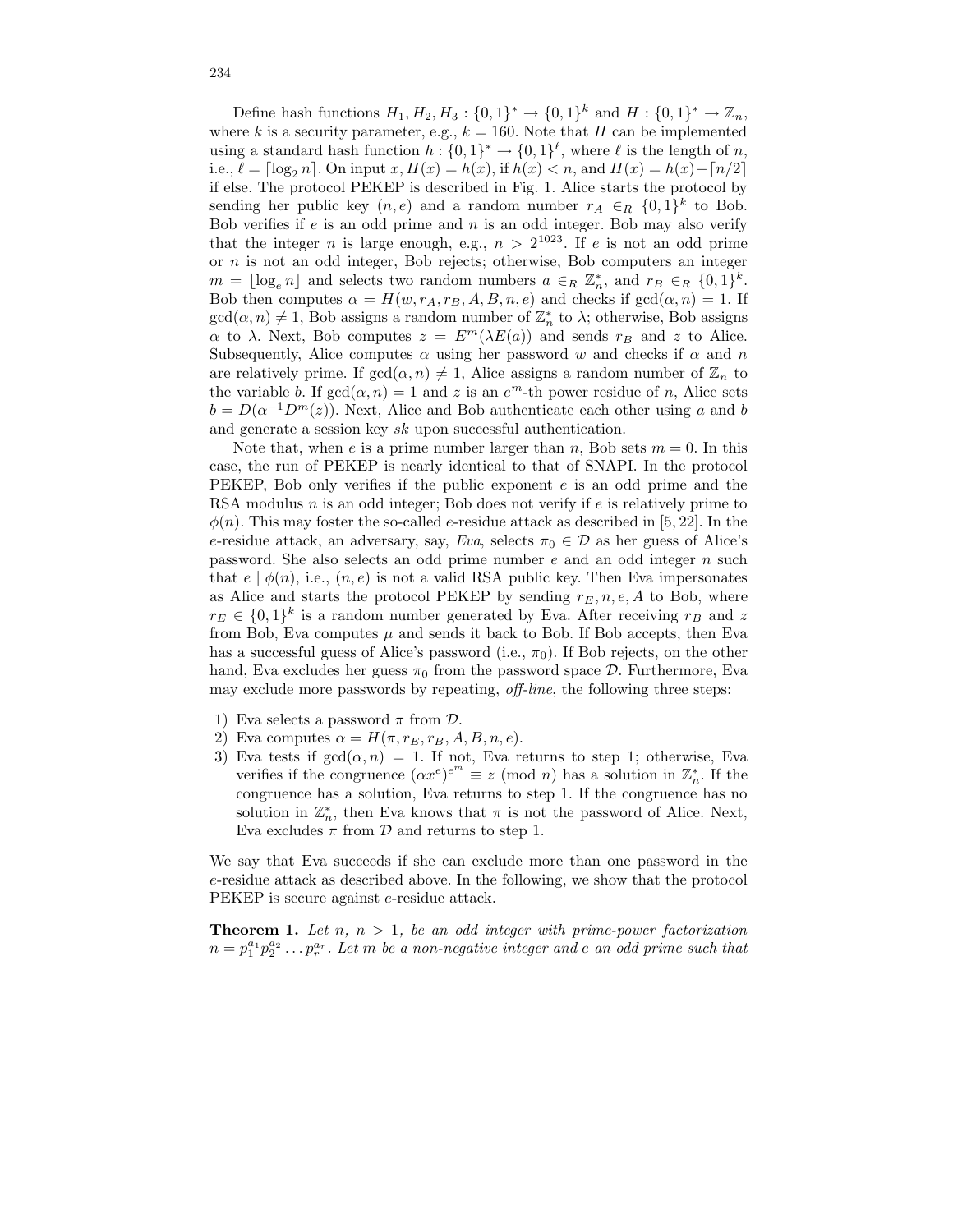for any prime-power  $p_i^{a_i}$  of the factorization of n,  $e^{m+1} \nmid \phi(p_i^{a_i}), 1 \leq i \leq r$ . If z is an  $e^m$ -th power residue of n, then for any  $\lambda \in \mathbb{Z}_n^*$ , the congruence  $(\lambda x^e)^{e^m} \equiv$  $z \pmod{n}$  has a solution in  $\mathbb{Z}_n^*$ .

*Proof.* To prove that  $(\lambda x^e)^{e^m} \equiv z \pmod{n}$  has a solution in  $\mathbb{Z}_n^*$ , we only need to prove that, for each prime power  $p_i^{a_i}$  of the factorization of n, the following congruence

$$
(\lambda x^e)^{e^m} \equiv z \pmod{p_i^{a_i}}
$$
 (1)

has a solution in  $\mathbb{Z}_{p_i^{a_i}}^*$ .

Let  $n_i = p_i^{a_i}, 1 \leq i \leq r$ . Then  $\phi(n_i) = p_i^{a_i-1}(p_i-1)$ . Since *n* is odd,  $p_i$  is an odd prime. Thus, the integer  $n_i$  possesses a primitive root. Let g be a primitive root of  $n_i$ , that is,  $g^{\phi(n_i)} = 1 \mod n_i$ , and for any  $0 \le i, j \le \phi(n_i) - 1, i \ne j$ ,  $g^i \neq g^j \mod n_i$ . Let  $gcd(e^m, \phi(n_i)) = e^c, 0 \leq c \leq m$ . We consider the following two cases:

(1) If  $c = 0$ , then e and  $\phi(n_i)$  are relatively prime. In this case, it is clear that the congruence  $(\lambda x^e)^{e^m} \equiv z \pmod{n_i}$  has a unique solution in  $\mathbb{Z}_{n_i}^*$ .

(2) Next, we consider the case that  $1 \leq c \leq m$ . Since z is an  $e^{m}$ -th power residue of n, the congruence  $y^{e^m} \equiv z \pmod{n}$  has solutions in  $\mathbb{Z}_n^*$ . By the Chinese Remainder Theorem, the following congruence

$$
y^{e^m} \equiv z \pmod{n_i}
$$
 (2)

has solutions in  $\mathbb{Z}_{n_i}^*$ . Let  $\text{ind}_g z$  denote the index of z to the base g modulo  $n_i$ and let  $y \in \mathbb{Z}_{n_i}^*$  be a solution of (2), then  $g^{e^m \text{ind}_g y - \text{ind}_g z} \equiv 1 \pmod{n_i}$ . Since the order of g modulo  $n_i$  is  $\phi(n_i)$ , we have

$$
e^{m} \text{ind}_{g} y \equiv \text{ind}_{g} z \pmod{\phi(n_{i})}
$$
\n(3)

Also since  $gcd(e^m, \phi(n_i)) = e^c$ , equation (3) has exactly  $e^c$  incongruent solutions modulo  $\phi(n_i)$  when taking  $ind_q y$  as variable. This indicates that equation (2) has  $e^c$  solutions in  $\mathbb{Z}_{n_i}^*$ . Let  $y_0$  denote one of the solutions of (2), then the  $e^c$ incongruent solutions of (3) are given by

$$
ind_g y = ind_g y_0 + t\phi(n_i)/e^c \pmod{\phi(n_i)}, \quad 0 \le t \le e^c - 1.
$$
 (4)

For any  $\lambda \in \mathbb{Z}_n^*$ , we have

$$
ind_g y - ind_g \lambda \equiv ind_g y_0 - ind_g \lambda + t\phi(n_i)/e^c \pmod{\phi(n_i)}, \quad 0 \le t \le e^c - 1.
$$

Under the condition that  $e^{m+1} \nmid \phi(n_i)$ , it is clear that  $e \nmid \phi(n_i)/e^c$ . Hence,  $\phi(n_i)/e^c \equiv 1 \pmod{e}$ . So, there exists an integer  $t, 0 \le t \le e^c - 1$ , such that

$$
ind_{g} y_{0} - ind_{g} \lambda + t\phi(n_{i})/e^{c} \equiv 0 \pmod{e},
$$

which implies that there exists an integer  $y \in \mathbb{Z}_{n_i}^*$ , such that  $y^{e^m} \equiv z \pmod{n_i}$ and  $y\lambda^{-1}$  is an e-th power residue of  $n_i$ . Therefore, equation (1) has a solution in  $\mathbb{Z}_{n_i}^*$ , which proves the theorem.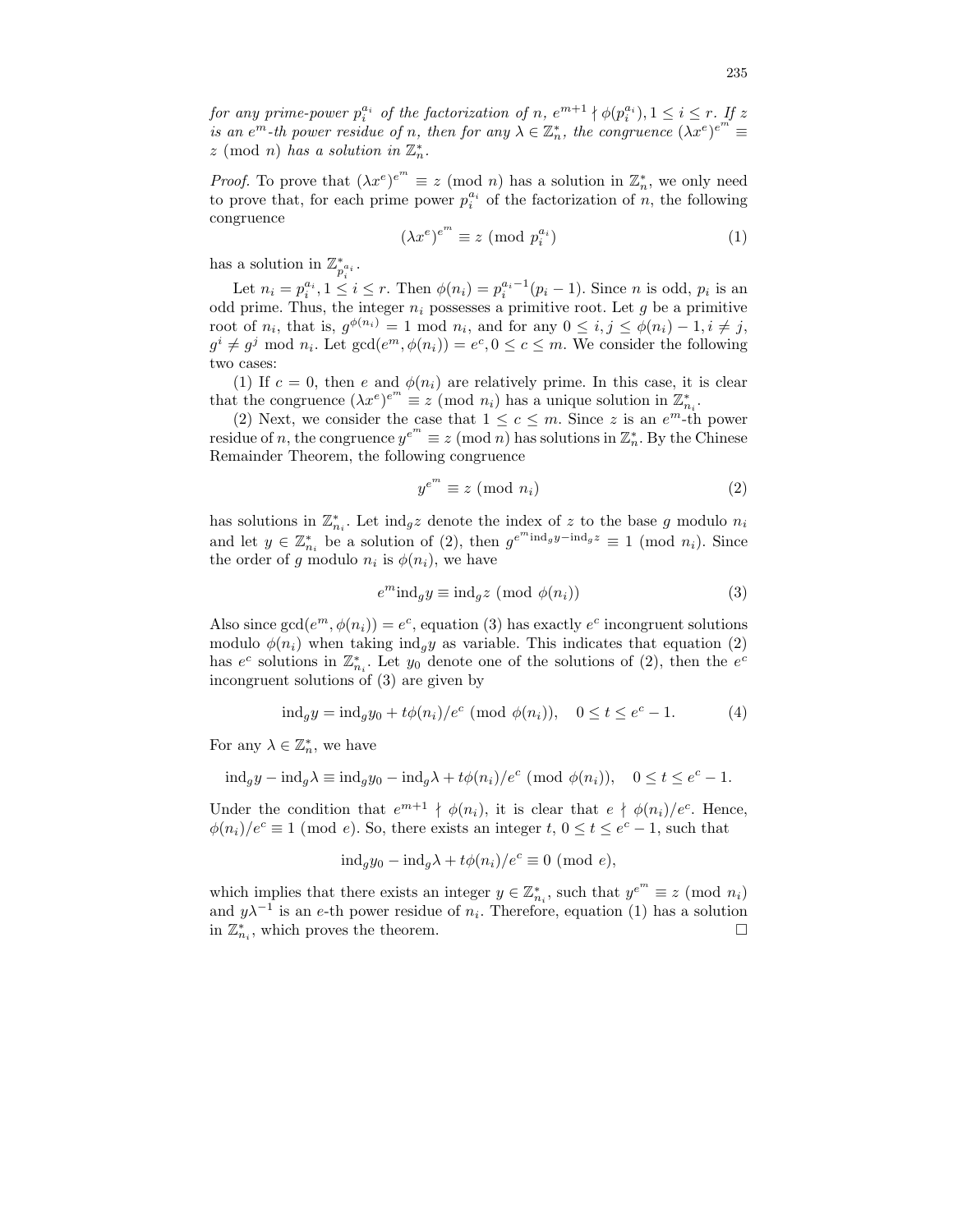In PEKEP, Bob sets m equal to  $\lfloor \log_e n \rfloor$ . Thus, for every prime-power  $p_i^{a_i}$  of the factorization of n, we have  $e^{m+1} > n \geq p_i^{a_i}$ . By Theorem 1, for any  $\lambda \in \mathbb{Z}_n^*$ , the congruence  $(\lambda x^e)^{e^m} \equiv z \pmod{n}$  has a solution in  $\mathbb{Z}_n^*$ , where z is the e-th power residue computed by Bob. Hence, by repeating (off-line) the three steps as described previously, Eva could not exclude any password from the space D. So, the protocol PEKEP is secure against e-residue attacks. In Section 5, we will provide a formal analysis of PEKEP within the security model described in Section 2.

At the beginning of PEKEP, Bob needs to test the primality of the public exponent e selected by Alice. When e is small, e.g.,  $e = 17$ , the primality test only induces moderate overhead on Bob. When e is large (e.g.,  $e > 2^{512}$ ), however, the computational load for the primality test would be tremendous. In the following, we show that primality test of large public exponents by Bob could be avoided with slight modification of PEKEP. In the protocol PEKEP, Bob can actually select a small prime number  $e'$  (e.g.,  $e' = 3$ ) and replaces Alice's public key  $(n, e)$ by  $(n, e')$ , that is, Bob computes  $m, \alpha, z, \eta, sk$  using  $(n, e')$  instead of Alice's public key  $(n, e)$ . Theorem 1 demonstrates that the replacement does not lead to e-residue attacks, even if  $e'$  is not relatively prime to  $\phi(n)$ . So, when the public exponent e received from Alice exceeds a threshold, Bob replaces e by a smaller prime number  $e'$   $(2 < e' < e)$  of his own choosing. Bob sends  $r_B, z$ , and  $e'$  to Alice in the second flow. After receiving  $e'$  from Bob, Alice tests if  $e'$  is relatively prime to  $\phi(n)$ . If  $gcd(e', \phi(n)) \neq 1$ , Alice sends a random number  $\mu \in \{0, 1\}^k$  to Bob; Alice may select a smaller prime number for  $e$  in the next communication session. If  $gcd(e', \phi(n)) = 1$ , Alice replaces her decryption key by d' and then proceeds as specified in Fig. 1, where  $e'd' \equiv 1 \pmod{\phi(n)}$ .

In each run of PEKEP, Bob computes  $m+1$  encryptions using Alice's public key  $(n, e)$ , where  $m = \lfloor \log_e n \rfloor$ . The computation time for the  $m+1$  encryptions is  $\mathcal{O}((\log_2 n)^3)$ , which means that the computational load on Bob is about the same as that in SNAPI. As discussed above, however, Bob does not have to perform primality test of large public exponents. Hence, the protocol PEKEP still improves on SNAPI by reducing the cost of primality test of RSA public exponent. Since Alice has knowledge of  $\phi(n)$ , she only needs to perform two decryptions in each run of PEKEP; one using the decryption key  $d_1 = d$  and another using the decryption key  $d_2 = d^m \mod \phi(n)$ . Note that the computational load on Bob is high even when  $e$  is small. In Section 4, we present a computationally-efficient key exchange protocol which greatly reduces the computational load on Bob.

#### 4 Computationally-Efficient Key Exchange Protocol

In this section, we present a *Computationally-Efficient Key Exchange Proto*col (CEKEP), which is described in Fig. 2. The protocol CEKEP is based on PEKEP, but the number of encryptions performed by Bob is less than  $\log_e n$ , where  $(n, e)$  is the public key of Alice. In the protocol CEKEP, Bob selects a small number  $\varepsilon$ ,  $0 < \varepsilon \leq 2^{-80}$ , which determines the probability of a successful e-residue attack against the protocol CEKEP. Alice starts the protocol CEKEP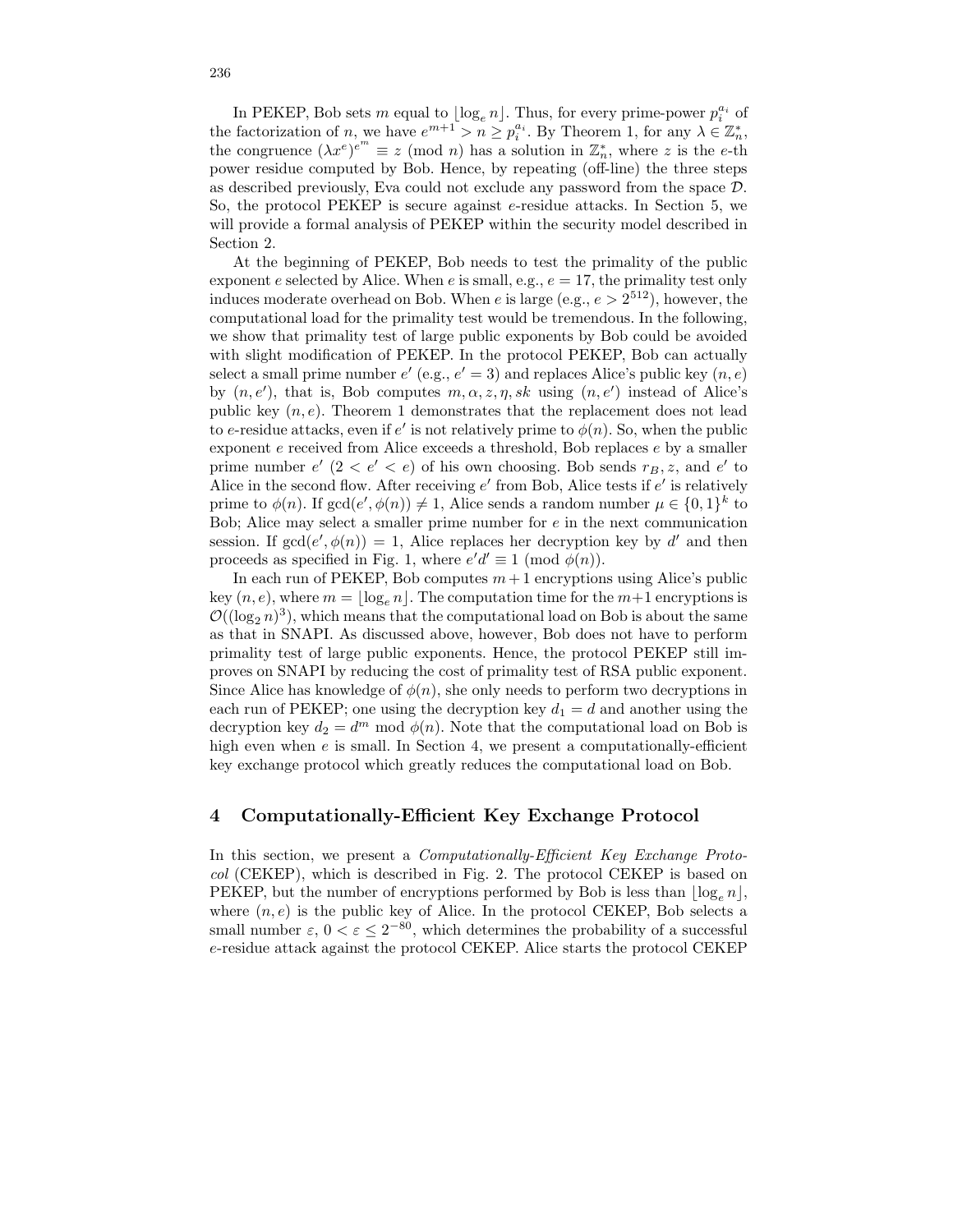by sending her public key  $n, e$  and two random numbers  $\rho, r_A \in_R \{0, 1\}^k$  to Bob. Bob verifies if  $e$  is an odd prime and  $n$  is an odd integer. If not, Bob rejects. Else, Bob computers an integer m based on e and  $\varepsilon$  as  $m = \lceil \log_e \varepsilon^{-1} \rceil$ . Then Bob selects a random number  $\varrho \in_R \{0,1\}^k$  such that  $\gamma = H(n, e, \rho, \varrho, A, B, m)$ is relatively prime to n. Bob sends  $\varrho$  and m to Alice. After receiving  $\varrho$  and m, Alice computes  $u = D^m(\gamma)$  and sends it back to Bob. Subsequently, Bob verifies if Alice has made the right decryption, i.e.,  $E^m(u) = \gamma$ . If  $\gamma \neq E^m(u)$ , Bob rejects. Else, Alice and Bob executes the rest of the protocol as in PEKEP.

| Alice $(A)$                                         |                      | $Bob(\mathbf{B})$                                               |
|-----------------------------------------------------|----------------------|-----------------------------------------------------------------|
| password: $w$                                       |                      | password: $w$                                                   |
| RSA keys: $n, e, d$                                 |                      | $0 < \varepsilon \leq 2^{-80}$                                  |
| $\rho, r_A \in_R \{0,1\}^k$                         | $\rho, r_A, n, e, A$ |                                                                 |
|                                                     |                      | $e$ odd prime? and $n$ odd?                                     |
|                                                     |                      | If yes, $m = \lceil \log_e \varepsilon^{-1} \rceil$             |
|                                                     |                      | $\rho \in_R \{0,1\}^k$                                          |
|                                                     |                      |                                                                 |
|                                                     | $\varrho, m$         | $H(n, e, \rho, \varrho, A, B, m) \in \mathbb{Z}_n^*$            |
| $\gamma = H(n, e, \rho, \rho, A, B, m)$             |                      |                                                                 |
| $u = D^m(\gamma)$                                   | $\boldsymbol{u}$     |                                                                 |
|                                                     |                      | $\gamma \stackrel{?}{=} E^m(u)$                                 |
|                                                     |                      | Reject if not, else                                             |
|                                                     |                      | $a \in_R Z_n^*$ , $r_B \in_R \{0,1\}^k$                         |
|                                                     |                      | $\alpha = H(w, r_A, r_B, A, B, n, e)$                           |
|                                                     |                      | If $gcd(\alpha, n) = 1, \lambda = \alpha$                       |
|                                                     |                      | else $\lambda \in_R \mathbb{Z}_n^*$                             |
|                                                     |                      | $z = E^{m-1}(\lambda E(a))$                                     |
|                                                     | $z, r_B$             |                                                                 |
| $\alpha = H(w, r_A, r_B, A, B, n, e)$               |                      |                                                                 |
| If $gcd(\alpha, n) \neq 1, b \in_R \mathbb{Z}_n$    |                      |                                                                 |
| else $b = D(\lambda^{-1}D^{m-1}(z))$                |                      |                                                                 |
| $\mu = H_1(b, r_A, r_B, A, B, n, e)$                | $\mu$                |                                                                 |
|                                                     |                      |                                                                 |
|                                                     |                      | $\mu \stackrel{\text{\tiny ?}}{=} H_1(a, r_A, r_B, A, B, n, e)$ |
|                                                     |                      | Reject if not, else<br>$\eta = H_2(a, r_A, r_B, A, B, n, e)$    |
|                                                     |                      | $sk = H_3(a, r_A, r_B, A, B, n, e)$                             |
|                                                     | $\eta$               |                                                                 |
| $\eta \stackrel{?}{=} H_2(b, r_A, r_B, A, B, n, e)$ |                      |                                                                 |
| Reject if not, else                                 |                      |                                                                 |
| $sk = H_3(b, r_A, r_B, A, B, n, e)$                 |                      |                                                                 |

Fig. 2. Computationally-Efficient Key Exchange Protocol (CEKEP)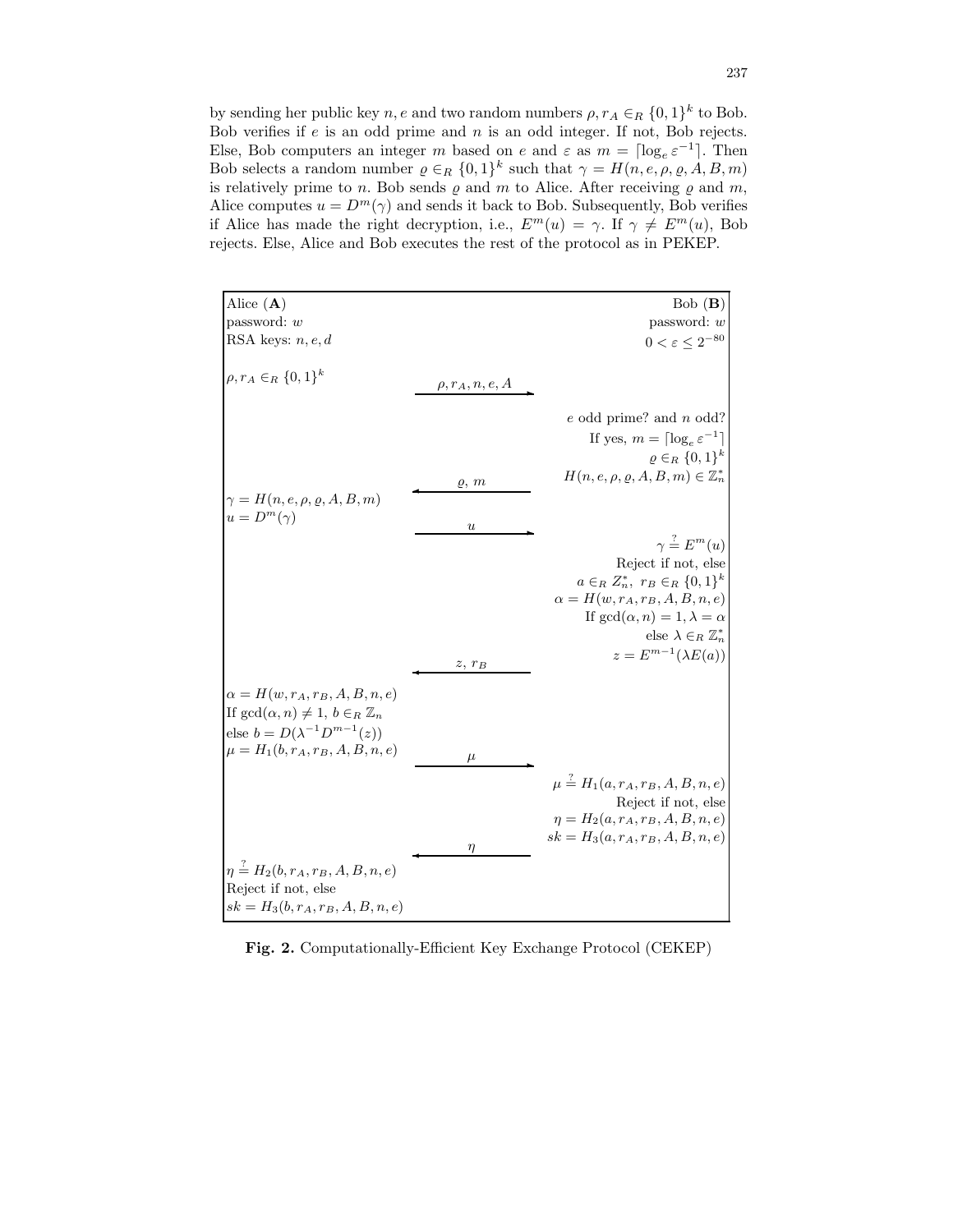A major difference between CEKEP and PEKEP is that the protocol CEKEP adds two additional flows between Alice and Bob. Through the two flows, Alice and Bob establish a random number  $\gamma \in \mathbb{Z}_n^*$ . Then Alice decrypts the random number  $\gamma$  repeatedly m times. If the m repeated decryption is correct, i.e.,  $\gamma = E^{m}(u)$ , then it can be concluded that, except with probability as small as  $e^{-m}$ , the integer  $e^m$  does not divide  $\phi(p_i^{a_i})$  for every prime-power  $p_i^{a_i}$  of the factorization of n.

**Theorem 2.** Let  $n, n > 1$ , be an odd integer with prime-power factorization  $n = p_1^{a_1} p_2^{a_2} \dots p_r^{a_r}$ . Let m be a positive integer and e an odd prime. If there exists a prime power, say  $p_i^{a_i}$ , of the factorization of n such that  $e^m | \phi(p_i^{a_i})$ , then for an integer  $\gamma$  randomly selected from  $\mathbb{Z}_n^*$ , the probability that  $\gamma$  is an  $e^m$ -th power residue of n is less than or equal to  $e^{-m}$ .

*Proof.* Let  $n_i = p_i^{a_i}$  be a prime power of the factorization of n such that  $e^m$  $\phi(n_i)$ . Since *n* is odd,  $n_i$  possesses a primitive root. Let g be a primitive root of  $n_i$ . For an integer  $\gamma$  randomly selected from  $\mathbb{Z}_n^*$ , let  $\text{ind}_g \gamma$  denote the index of  $\gamma$ to the base g modulo  $n_i$ . Then  $\gamma$  is an  $e^m$ -th power residue of  $n_i$  if and only if the congruence  $x^{e^m} \equiv \gamma \pmod{n_i}$  has a solution, or equivalently, if and only if

$$
g^{e^m \operatorname{ind}_g x - \operatorname{ind}_g \gamma} \equiv 1 \ (\operatorname{mod} \ n_i),
$$

which is equivalent to

$$
e^m \operatorname{ind}_g x \equiv \operatorname{ind}_g \gamma \pmod{\phi(n_i)}.
$$

Since  $e^m \mid \phi(n_i)$ ,  $\gamma$  is an  $e^m$ -th power residue of  $n_i$  if and only if  $e^m \mid \text{ind}_g \gamma$ .

Let  $n'_i = n/n_i$ , then  $n_i$  and  $n'_i$  are relatively prime. For any integer  $\beta \in$  $\mathbb{Z}_n^*$ , it is clear that  $\beta$  mod  $n_i$  and  $\beta$  mod  $n'_i$  are integers of  $\mathbb{Z}_{n_i}^*$  and  $\mathbb{Z}_{n'_i}^*$ , respectively. On the other hand, for two integers  $\alpha_1 \in \mathbb{Z}_{n_i}^*$  and  $\alpha_2 \in \mathbb{Z}_{n'_i}^*$ , by the Chinese Remainder Theorem, there is an unique integer  $\alpha \in \mathbb{Z}_n^*$ , such that  $\alpha \equiv \alpha_1 \pmod{n_i}$ , and  $\alpha \equiv \alpha_2 \pmod{n'_i}$ . So, the number of integers  $\alpha \in \mathbb{Z}_n^*$ which satisfy the congruence  $\alpha \equiv \alpha_1 \pmod{n_i}$  is  $\phi(n'_i)$ . If  $\gamma$  is randomly selected from  $\mathbb{Z}_n^*$ , then for any integer  $s, 0 \le s \le \phi(n_i) - 1$ , we have

$$
Pr(g^s = \gamma \mod n_i) = \phi(n'_i)/\phi(n) = 1/\phi(n_i),
$$

which implies that  $Pr(\text{ind}_q \gamma = s) = 1/\phi(n_i)$ . Hence,

$$
Pr(e^{m} | \text{ind}_{g}\gamma) = \sum_{\substack{e^{m} | s, 0 \le s < \phi(n_i) \\ \vdots \\ e^{m} \mid e^{-m}/\phi(n_i) \\ \vdots \\ e^{-m}}} Pr(\text{ind}_{g}\gamma = s)
$$

which indicates that, for an integer  $\gamma$  randomly selected from  $\mathbb{Z}_n^*$ , the probability that  $\gamma$  is an  $e^m$ -th power residue of  $n_i$  is equal to  $e^{-m}$ . So, the probability that  $\gamma$  is an  $e^m$ -th power residue of n does not exceed e  $-\frac{m}{\cdot}$ .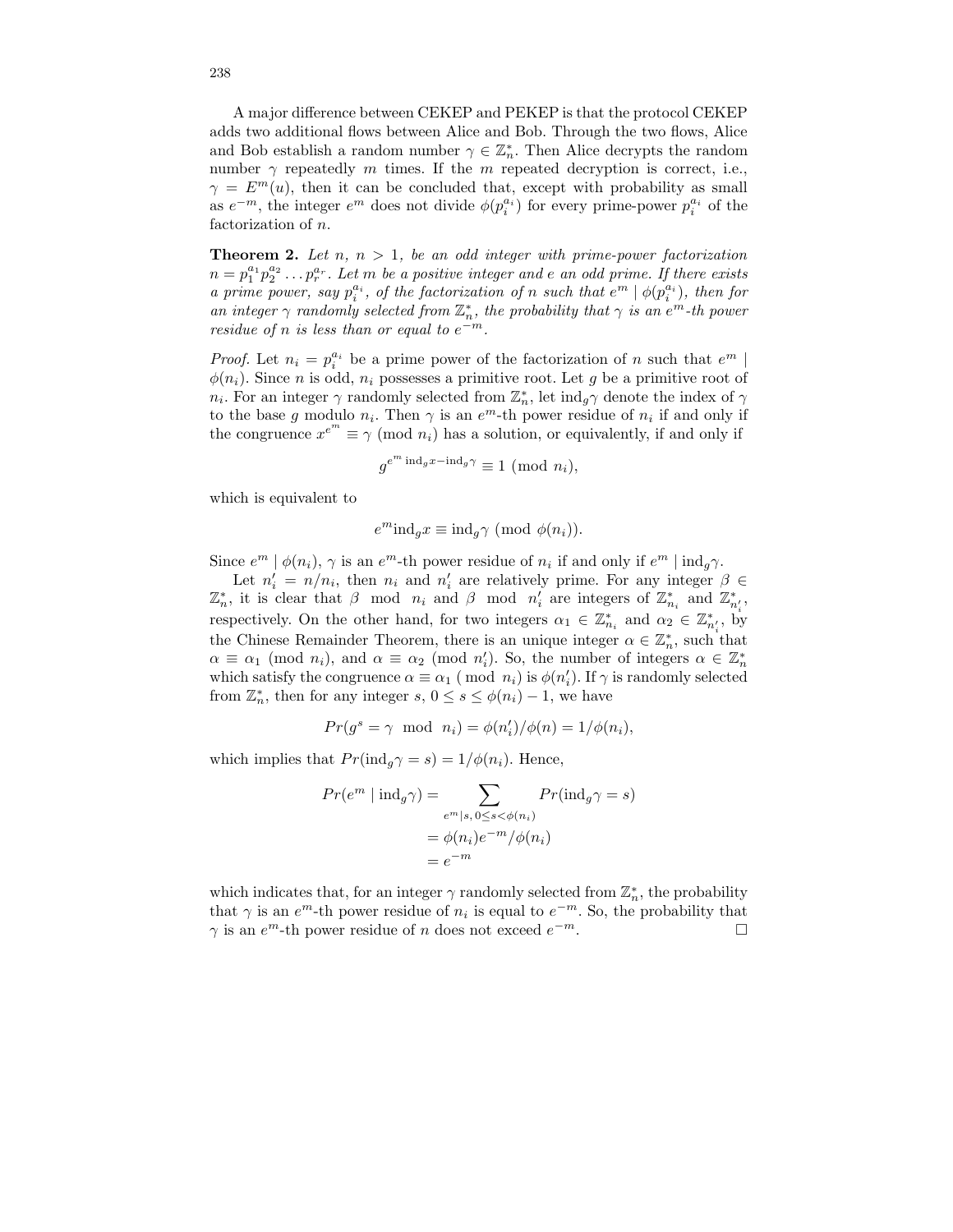Theorem 2 demonstrates that, if there exits a prime-power  $p_i^{a_i}$  of the factorization of n such that  $e^m \mid \phi(p_i^{a_i})$ , then for a random number  $\gamma \in \mathbb{Z}_n^*$ , the probability that Alice can decrypt  $\gamma$  repeatedly m times is less than or equal to  $e^{-m}$ . If the number u received from Alice satisfies the equation  $E^m(u) = u^{e^m} =$  $\gamma$  mod *n*, i.e.,  $\gamma$  is an  $e^m$ -power residue of *n*, then Bob is ensured with probability greater than or equal to  $1 - e^{-m}$  that, for every prime-power  $p_i^{a_i}$  of the factorization of n,  $e^m \nmid \phi(p_i^{a_i})$ . Since  $m = \lceil \log_e \varepsilon^{-1} \rceil$ ,  $e^{-m} \le \varepsilon$ . By Theorem 1, it is clear that the probability for an adversary to launch a successful  $e$ -residue attack against CEKEP is upper-bounded by  $\varepsilon$ 

In the protocol CEKEP, Alice proves to Bob in an interactive manner (via flow 2 and flow 3) that for every prime-power  $p_i^{a_i}$  of the factorization of n,  $e^m \nmid \phi(p_i^{a_i})$ . In the interactive procedure, however, only one decrypted message is sent from Alice to Bob. The communication overhead on Alice and Bob is greatly reduced in comparison with that in [27, 24, 9]. In CEKEP, the computational burden on Bob includes two modulo exponentiations, i.e.,  $u^{e^m}$  mod n and  $(\lambda a^e)^{e^{m-1}}$  mod n, where  $m = \lceil \log_e e^{-1} \rceil$ . When  $e < \varepsilon^{-1}$ , each modulo exponentiation has an exponent consisting of  $\mathcal{O}(\lceil \log_2 \varepsilon^{-1} \rceil)$  bits. The computation time for the two modulo exponentiations is  $\mathcal{O}(2(\log_2 \varepsilon^{-1})(\log_2 n)^2)$ . If  $\varepsilon^{-1} \ll n$ , then the computational load on Bob is greatly reduced in CEKEP in comparison with that in PEKEP (or in SNAPI). The parameter  $\varepsilon$  determines the computational load on Bob. It also determines the level of security against e-residue attacks. In practice, Bob can make a trade-off between the computational load and the security level offered by the protocol. When  $\varepsilon = 2^{-80}$ , for example, Bob needs to compute two modular exponentiation, each having an exponent of about 80 bits. In this case, the computational load on Bob is lighter than that in a Diffie-Hellman based password-authenticated key exchange protocol. In the Diffie-Hellman based EKE variant, for example, Bob needs to compute two modular exponentiation, each having an exponent of at least 160 bits.

#### 5 Formal Security Analysis

In this section, we analyze the security of PEKEP and CEKEP within the formal model of security given in Section 2. Our analysis is based on the random-oracle model of Bellare and Rogaway [4]. In this model, a hash function is modeled as an oracle which returns a random number for each new query. If the same query is asked twice, identical answers are returned by the oracle. In our analysis, we also assume the intractability of the RSA problem.

**RSA Assumption:** Let  $\ell$  be the security parameter of RSA. Let key generator GE define a family of RSA functions, i.e.,  $(e, d, n) \leftarrow GE(1^{\ell})$ , where n is the product of two primes of the same size,  $gcd(e, \phi(n)) = 1$ , and  $ed \equiv 1 \pmod{d}$  $\phi(n)$ ). For any probabilistic polynomial-time algorithm C of running time t, the following probability

$$
Adv^{rsa}_{\mathcal{C}}(t) = Pr(x^e = c \mod n : (e, d, n) \leftarrow GE(1^{\ell}), c \in_R \{0, 1\}^{\ell}, x \leftarrow C(1^{\ell}, c, e, n)
$$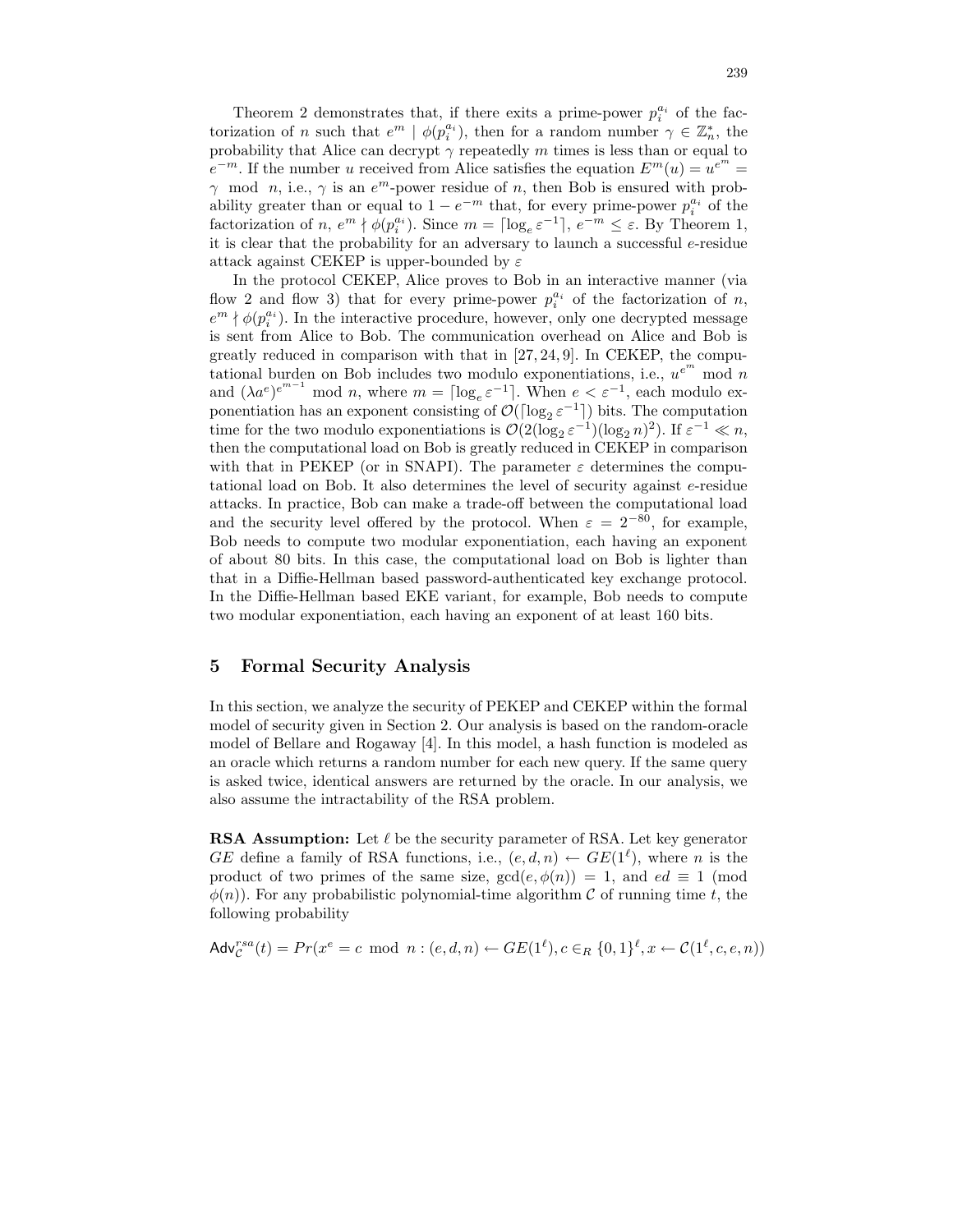is negligible. In the following, we use  $\mathsf{Adv}^{rsa}(t)$  to denote  $\max_{\mathcal{C}}\{\mathsf{Adv}^{rsa}_\mathcal{C}(t)\}\text{, where}$ the maximum is taken over all polynomial-time algorithms of running time  $t$ .

**Theorem 3.** Let A be an adversary which runs in time t and makes  $Q_{send}$ ,  $Q_{send} \leq |\mathcal{D}|$ , queries of type Send to different instances. Then the adversary's advantage in attacking the protocol PEKEP is bounded by

$$
\mathsf{Adv}^{ake}_{\mathcal{A}} \leq \frac{Q_{send}}{|\mathcal{D}|} + (Q_{execute} + 3Q_{send}) \mathsf{Adv}^{rsa}(\mathcal{O}(t)) + \mathcal{O}(\frac{(Q_{execute} + 2Q_{send})Q_{oh}}{2^k}),
$$

where  $Q_{execute}$  denotes the number of queries of type Execute and  $Q_{oh}$  denotes the number of random oracle calls.

We prove Theorem 3 through a series of hybrid experiments. In each experiment, we modify the way session keys are chosen for instances involved in protocol execution. We start by choosing random session keys (not output by random oracles) for instances for which the Execute oracle is called. We then proceed to choose random session keys for instances for which the Send oracle is called. These instances are gradually changed over five hybrid experiments and in the last hybrid experiment, all the session keys are chosen uniformly at random. Thus, the adversary  $A$  can not distinguish them from random. We denote these hybrid experiments by  $P_0, P_1, \ldots, P_4$  and by  $\mathsf{Adv}(\mathcal{A}, P_i)$  the advantage of A when participating in experiment  $P_i$ . The hybrid experiment  $P_0$  describes the real adversary attack. For  $0 \leq i \leq 3$ , we show that the difference between Adv $(A, P_i)$  and Adv $(A, P_{i+1})$  is negligible. We bound the advantage of A in  $P_4$ by  $Q_{send}/|D| + \epsilon$ . Hence, the advantage of A in  $P_0$  (i.e., in the real attack) is bounded by  $Q_{send}/|D| + \epsilon$ . Due to lack of space, the proof of Theorem 3 is omitted and can be found in the full version of this paper [28].

It is easy to check that the protocol PEKEP satisfies the first condition of Definition 1. Theorem 3 indicates that the protocol PEKEP also satisfies the second condition of Definition 1 and hence is a secure password-authenticated key exchange protocol. Similarly, we can also show that the protocol CEKEP satisfies the two conditions of Definition 1. In summary, we have the following theorem 4.

Theorem 4. Both protocols, PEKEP and CEKEP, are secure password authenticated key exchange protocols under the RSA assumption and the random oracle model.

We notice that the random oracle model in Theorem 4 is less desirable than a standard cryptographic assumption. To avoid the random oracle model, we could use the proof technique of [12], which require a public-key encryption scheme secure against chosen-ciphertext attacks. Unfortunately, the most commonly used RSA schemes (e.g. [3,7]) which are secure against chosen-ciphertext attacks are also based on the random oracle model. Nevertheless, it is encouraging to see that efficient password-authenticated key exchange protocols with security proof in the random oracle model can be constructed without severe restriction on the public key of RSA.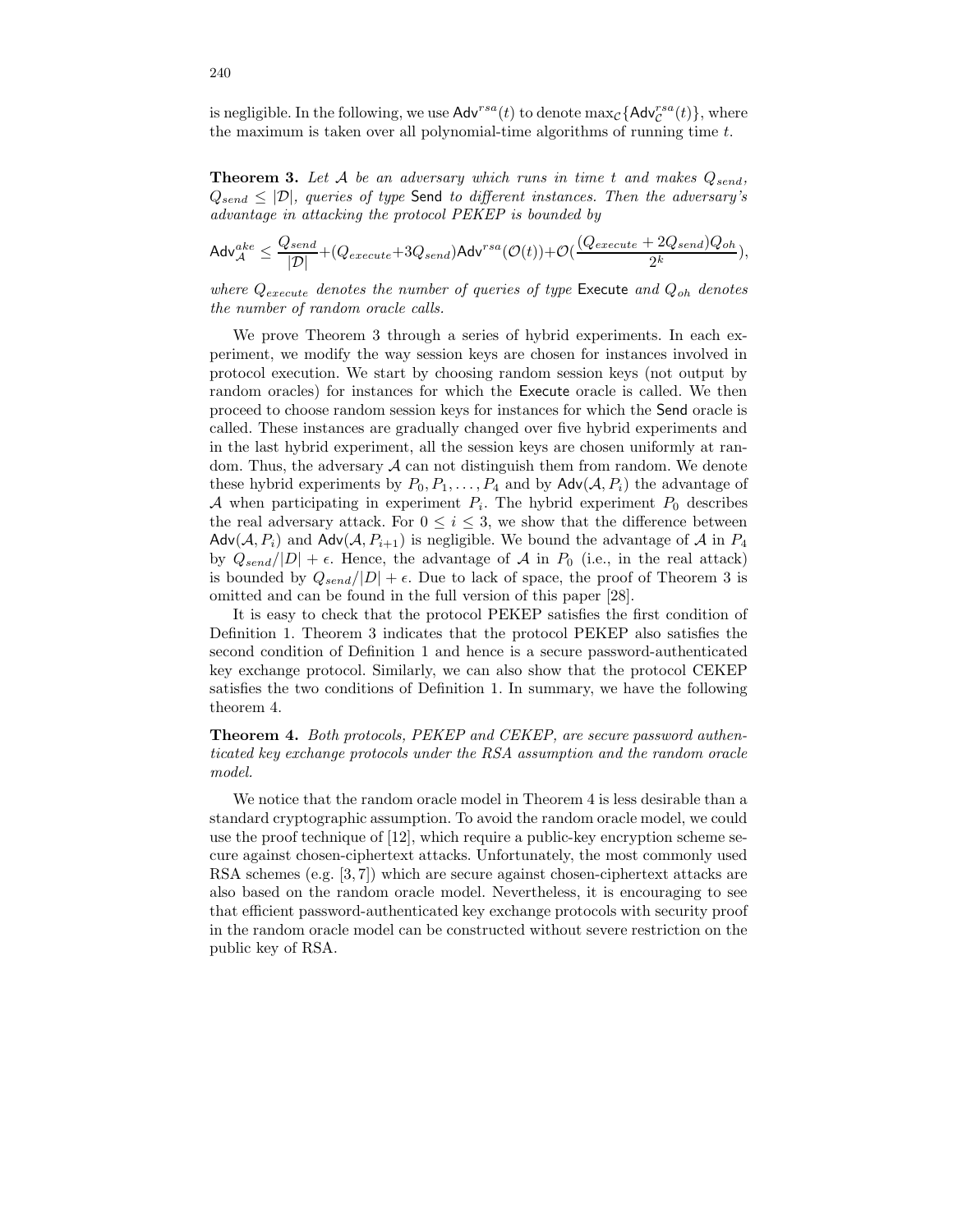## 6 Conclusion

In this paper, we investigate the design of RSA-based password-authenticated key exchange protocols that do not restrict the size of RSA public exponent. Based on number-theoretic techniques, we develop a Password Enabled Key Exchange Protocol (PEKEP) which can use both large and small primes as RSA public exponent. We show that the protocol PEKEP is secure against  $e$ residue attacks. We also provide a formal security analysis of PEKEP under the RSA assumption and the random oracle model. Based on PEKEP, we develop a computationally-efficient key exchange protocol to mitigate the burden on communication entities. Both protocols, PEKEP and CEKEP, do not require public parameters; Alice and Bob only need to establish a shared password in advance and do not need to establish other common parameters such as a prime number p and a generator q of the cyclic group modulo p. This is appealing in environments where entities have insufficient resources to generate or validate public parameters with certain properties, e.g., primality.

### References

- 1. E. Bach and J. Shallit, Algorithmic Number Theory, vol. 1: Efficient Algorithms, MIT Press, 1997.
- 2. M. Bellare, D. Pointcheval, and P. Rogaway, Authenticated key exchange secure against dictionary attack, Advances in Cryptology - EUROCRYPT 2000 Proceedings, Lecture Notes in Computer Science, vol. 1807, Springer-Verlag, 2000, pp. 139-155.
- 3. M. Bellare and P. Rogaway, Optimal asymmetric encryption, Advances in Cryptology - EUROCRYPT '94 proceedings, Lecture Notes in Computer Science, vol. 950, Springer-Verlag, 1995, pp. 92–111.
- 4. M. Bellare and P. Rogaway, Entity Authentication and key distribution, Advances in Cryptology - CRYPTO'93 Proceedings, Lecture Notes in Computer Science, vol. 773, Springer-Verlag, 1994, pp. 22-26.
- 5. S. M. Bellovin and M. Merritt, Encrypted key exchange: Password-based protocols secure against dictionary attacks, Proc. of the IEEE Symposium on Research in Security and Privacy, Oakland, May 1992, pp. 72-84.
- 6. S. M. Bellovin and M. Merritt, Augmented encrypted key exchange: A passwordbased protocol secure against dictionary attacks and password file compromise, Proc. of the 1st ACM Conference on Computer and Communications Security, ACM, November 1993, pp. 244-250.
- 7. D. Boneh, Simplified OAEP for the RSA and Rabin functions, Advances in Cryptology - CRYPTO 2001 Proceedings, Lecture Notes in Computer Science, vol. 2139, Springer-Verlag, 2001, pp. 275-291.
- 8. V. Boyko, P. MacKenzie, and S. Patel, Provably secure password authenticated key exchange using Diffie-Hellman, Advances in Cryptology - EUROCRYPT 2000 Proceedings, Lecture Notes in Computer Science, vol. 1807, Springer-Verlag, 2000, pp. 156-171.
- 9. D. Catalano, D. Pointcheval, and T. Pornin, IPAKE: Isomorphisms for Passwordbased Authenticated Key Exchange, to appear in CRYPTO 2004 Proceedings.